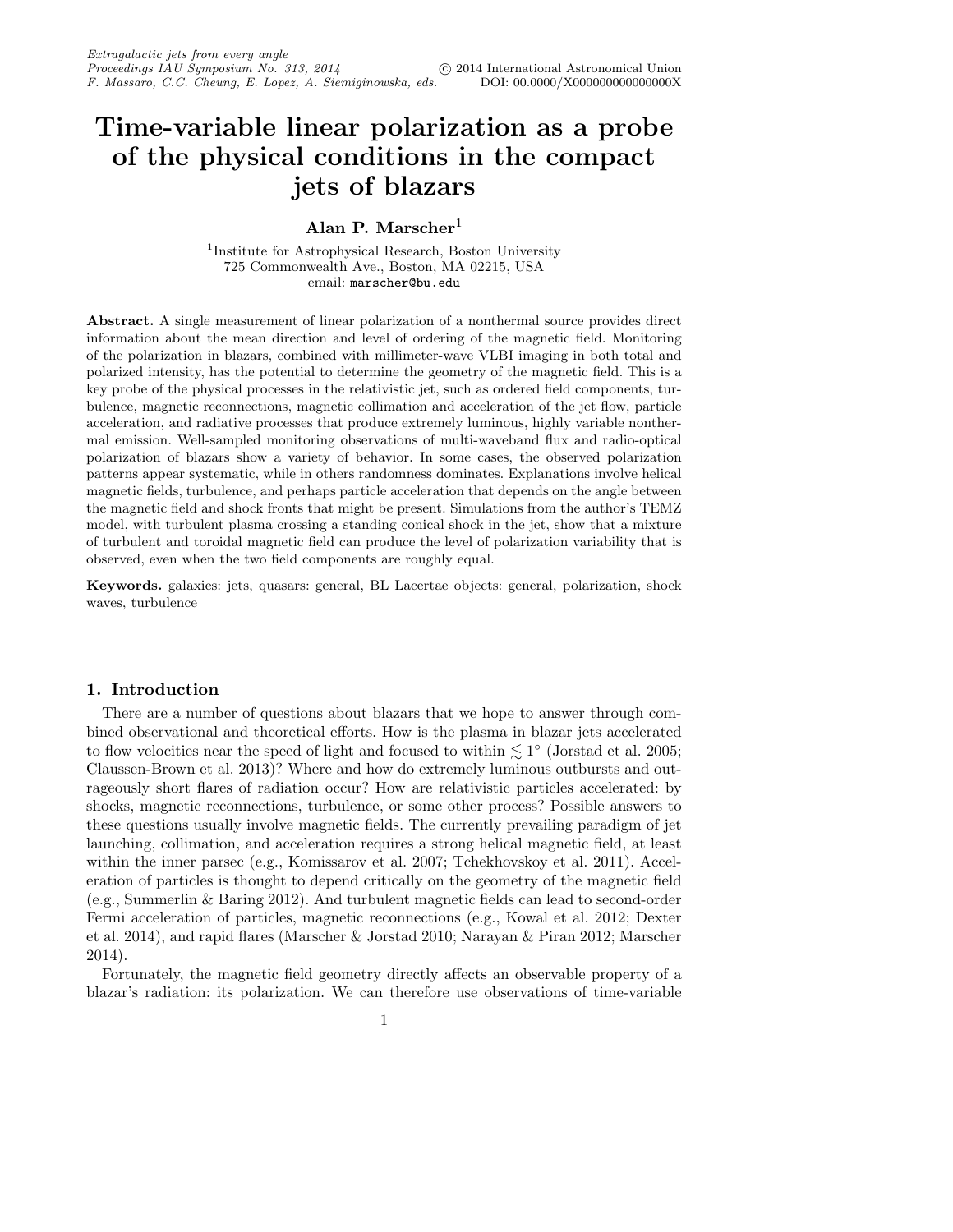#### 2 A. P. Marscher

polarization at millimeter to optical wavelengths and spatially resolved polarization on VLBI images to infer the geometry of the field and its relation to the emission properties of blazars.

#### 2. Linear polarization for different magnetic field configurations

A favorite assumption of emission modelers is that the magnetic field can be approximated to be completely tangled on all scales of interest, except when it is compressed by a shock wave or some other phenomenon (e.g., Hughes, Aller, & Aller 1989; Cawthorne 2006). This would lead to zero linear polarization except where such compression occurs, and essentially zero short-term fluctuations. Instead, the linear polarization of the synchrotron radiation tends to be low — a few to tens of percent —relative to its value in a uniform field, but non-zero, and it often fluctuates rapidly. A more realistic geometry consists of turbulent cells. Consider the case of N cells, each with a uniform but randomly directed magnetic field of the same magnitude. The mean polarization is then  $\langle \Pi \rangle = \Pi_{\text{max}} N^{-1/2}$  (Burn 1966), where  $\Pi_{\text{max}}$  (a weak function of spectral index, usually 70–75% in an optically thin source) is the value in a uniform field. If turbulent cells are constantly passing through the emission region, the degree of polarization fluctuates with a standard deviation  $\sigma(\Pi) \sim \langle \Pi \rangle^{1/2}$ , while the electric-vector position angle  $\chi$  varies randomly, often executing apparent rotations that can exceed 180 $^{\circ}$ . These rotations in  $\chi$ are usually quite irregular, but can sometimes be surprisingly smooth (Jones 1988).

Since a helical magnetic field is the main requirement of magnetic launching models of jets, it may be the case that this geometry persists out to parsec scales. [See Gabuzda (2013) and Gabuzda et al. (2014) for observational evidence in support of this. On the other hand, current-driven instabilities may eventually disrupt the helical ordering at end of the jet's acceleration/collimation zone (ACZ) where the kinetic energy density reaches equipartition with the magnetic energy density (e.g., Nalewajko & Begelman 2012).] In these models, the helical field propagates down the jet with the plasma. The degree of polarization depends on viewing angle  $\theta$  and the bulk Lorentz factor Γ (see Lyutikov et al. 2005). If  $\theta = 0^{\circ}$ , the net linear polarization is zero if the intensity is uniform across the jet, owing to symmetry. If the aberrated viewing angle  $\theta' = 90^{\circ}$  (which occurs when sin  $\theta = \Gamma^{-1}$ ,  $\chi$  is in the direction of the jet axis if  $B_z' > B_t'$ , and perpendicular to the axis if  $B'_t > B'_z$ . The degree of polarization  $\Pi$  depends on  $B'_t/B'_z$ . Other viewing angles yield polarization properties that are qualitatively similar to the side-on case. Note that this dependence of  $\chi$  on  $\theta'$  applies also to a field geometry that corresponds to any superposition of toroidal and longitudinal field, of which a helical field is a specific case. One could imagine, for example, that the longitudinal field consists of magnetic loops that are stretched parallel to the jet axis by cross-jet velocity gradients (e.g., Laing 1980).

Since nature tends to avoid ideal conditions, we should consider the case of a helical or toroidal magnetic field with a non-uniform intensity across a given cross-section of the jet. The polarization of the area with the highest intensity will then determine the net polarization position angle  $\chi$ , while the degree of polarization  $\Pi$  can be quite low if the relative intensity enhancement is weak and tens of percent if there is a particularly bright spot. Furthermore, if the bright spot — which presumably just has a higher density of radiating particles than the rest of the cross-section — is offset from the jet axis, the corresponding parcel of plasma can execute a spiral trajectory about the axis owing to rotation of the flow that arises from rotation of the base anchored in the black hole's ergosphere or the inner accretion disk (Vlahakis 2006). If the viewing angle to the jet axis is  $0^{\circ}$ , the observer will see rotation of  $\chi$  at a uniform rate (see Marscher 2013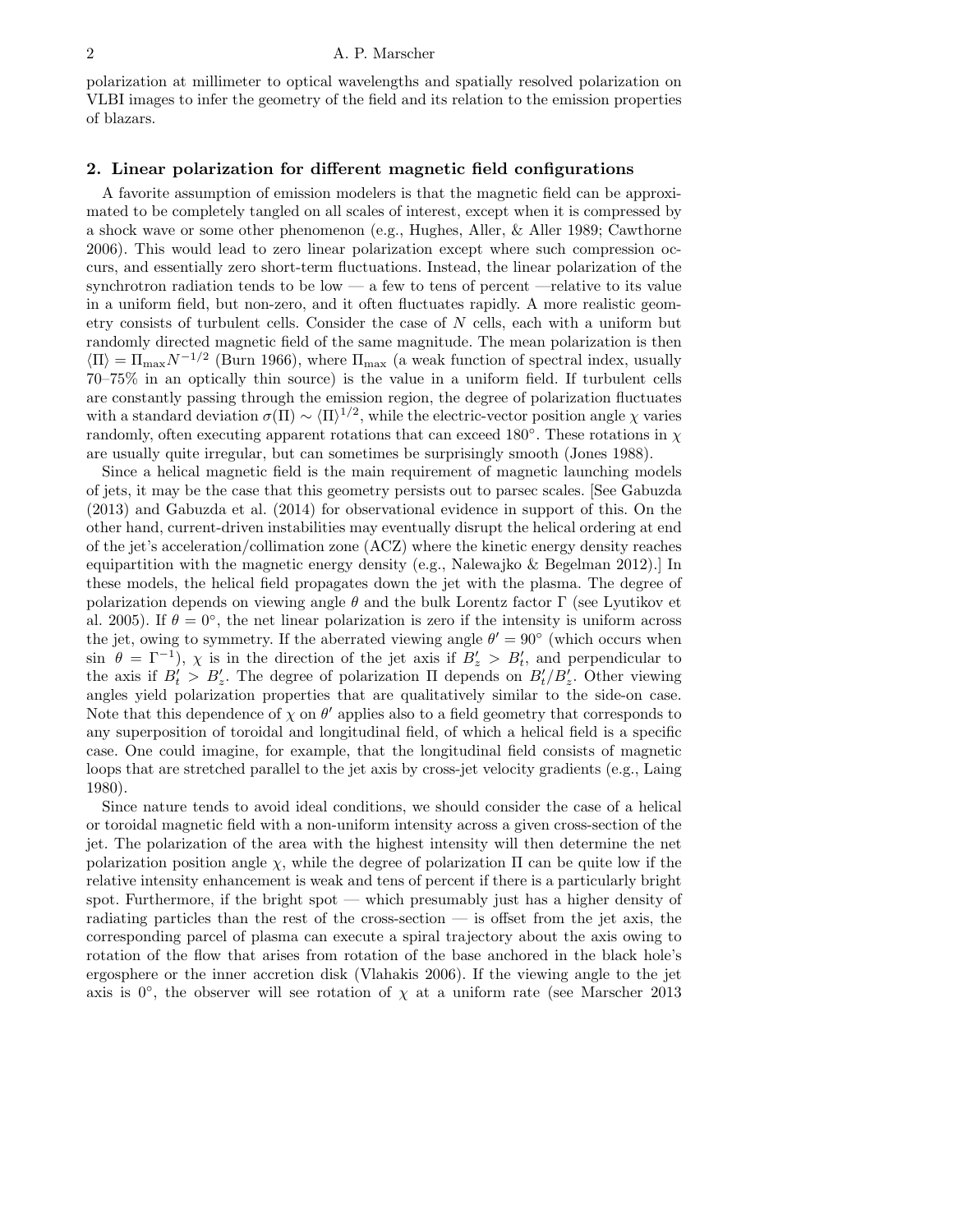for an illustration). In the more common case when the viewing angle  $\theta < \Gamma^{-1}$ , (so that  $\theta' \ll 90^{\circ}$ ), the rate of rotation of  $\chi$  will vary smoothly and monotonically during each turn; see Marscher et al. (2008, 2010), where the model is applied to BL Lac and PKS 1510−089.

## 3. Interpretation of rotations of the polarization vector

Rotations of the optical polarization vector in  $\gamma$ -ray bright blazars appear to be quite common (see above and, e.g., Larionov et al. 2008, 2013a, 2013b; Abdo et al. (2010); Kiehlmann et al. 2013; Jorstad et al. 2013; Aleksić et al. 2014; and Morozova et al. 2014). As discussed in the previous section, such events can be explained by (1) a flow that is rotating through a helical magnetic field, (2) random walks of a turbulently disordered field, or (3) a twisted jet. To this we add another possibility, proposed by Zheng et al. (2014): (4) the passage of a moving shock through a region with a highly disordered field. The compression of the shock partially orders the field, but this ordering is seen at different depths as time advances owing to light-travel delays, leading to an apparent rotation of the polarization by as much as 180◦ per shock.

When the position angle is not rotating, it generally fluctuates, often rapidly and sometimes wildly, about its mean value (see the above references for examples). The degree of polarization tends to do the same. This strongly implies that the magnetic field is at least partially disordered, which is consistent with turbulence. Although turbulence can also cause rotations of  $\chi$ , and therefore explain the main features of the time variability of the polarization vector, the observed rotations are often much smoother than expected from turbulence. In addition, the timing of the rotations often appears non-random, such as just before the peak of a flare, contrary to the behavior of a strictly stochastic process. The ultimate test of rotation caused by geometry or rotation of the flow in the jet is that the rotation in a given blazar should always be in the same direction, clockwise or counterclockwise. This seems to be the case for PKS 1510−089 (cf. the rotations reported by Marscher et al. 2010 with those in Aleksić et al. 2014).

#### 4. Turbulence in blazar jets

Since the rapid fluctuations in linear polarization suggest the presence of turbulence, the author (Marscher 2014) has been developing a numerical model (TEMZ — Turbulent Extreme Multi-Zone) that attempts to explain the multi-waveband flux and polarization variations of blazars. The key features of the model include:

1. Turbulent ambient jet plasma, which accelerates electrons with a power-law energy distribution through the second-order Fermi process and possibly magnetic reconnections. The turbulence is realized in the model by dividing the jet into many cylindrical cells, the number of which is selected to match the degree of polarization.

2. A conical standing shock that further accelerates electrons, with the amplification in energy depending on the angle between the magnetic field of the turbulent cell and the shock normal (e.g., Summerlin & Baring 2012). Cawthorne (2006) and Cawthorne et al. (2013) have found that the polarization pattern of the "core" of some blazars, observed with the VLBA at 43 GHz, matches the predictions of turbulent plasma compressed in a standing conical shock.

3. The dependence of the particle acceleration on magnetic field direction reduces the volume filling factor of the emission at the highest frequencies for both synchrotron and inverse Compton radiation. This in turn causes higher amplitude, shorter timescale variations at the higher frequencies. Since the number of turbulent cells  $N(\nu)$  that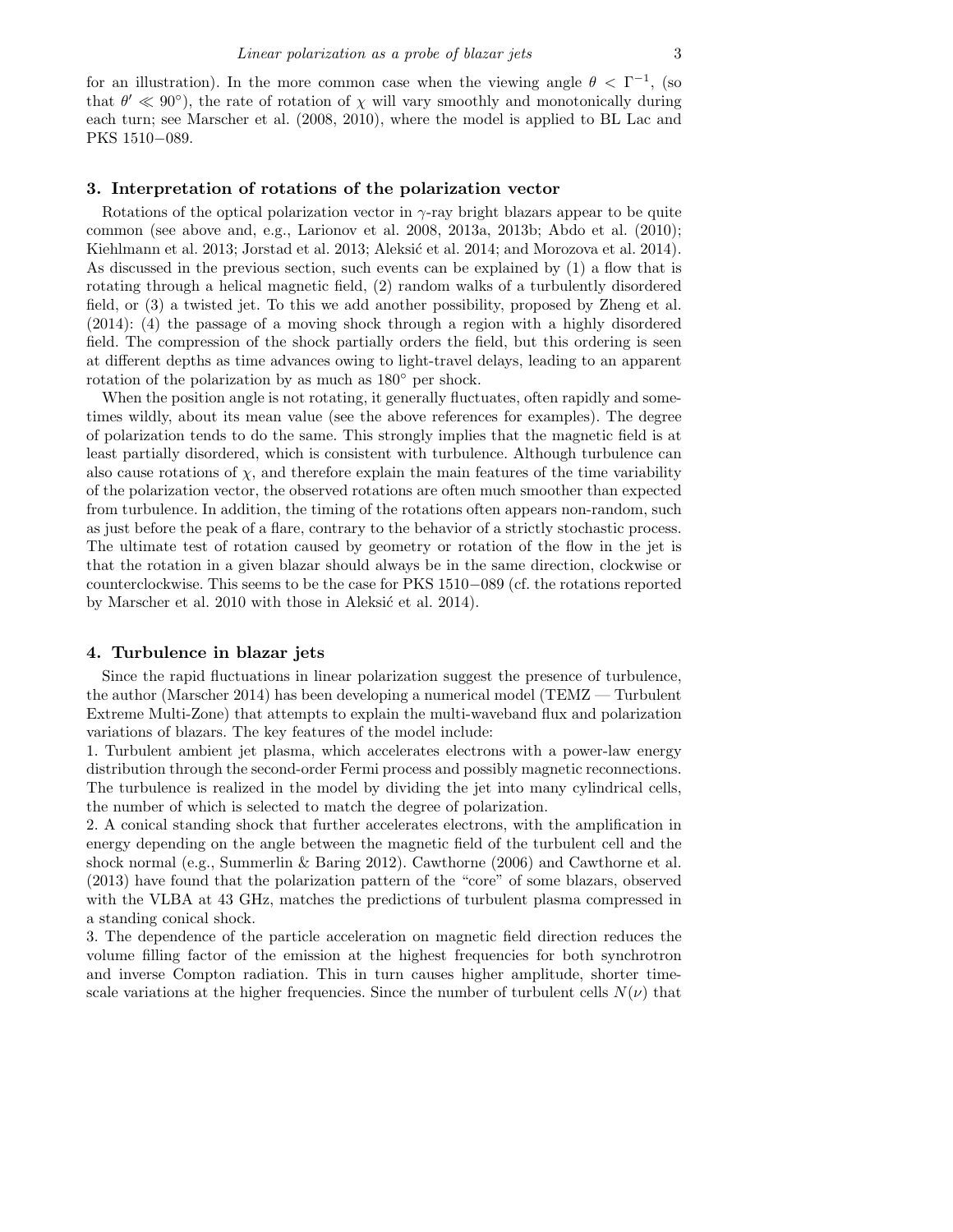radiate at higher frequencies  $\nu$  are more limited, the mean polarization also increases with frequency.

## 5. The big picture of a blazar jet

A rough sketch of a blazar jet might then consist of a helical magnetic field in the acceleration/collimation zone out to parsec scales, then turbulence (+ maybe magnetic reconnections) dominates, perhaps alongside boundary layers where velocity shear stretches the magnetic field in the longitudinal direction. Both moving shocks from major disturbances in the input energy and/or velocity of the flow and standing shocks from pressure mismatches between the jet and external medium, encounters with dense external gas after changes in jet direction, or collisions with clouds, compress the magnetic field and further accelerate the radiating particles. This general picture might be capable of producing the emission features that we see, including rapid variations of flux and polarization out to parsec scales.

Since there is evidence that either helical or toroidal-plus-longitudinal magnetic fields can be present on parsec scales, the question arises as to whether turbulent and helical fields can co-exist in the same location. Since an ordered field should decrease the level of variability below that observed, one might expect that the ordered component would need to be a small fraction of the total field in blazars with rapidly variable polarization. In order to test this, the author has run some TEMZ simulations with various ratios of helical to total (helical  $+$  turbulent) field. The resulting flux and polarization versus time curves are displayed in Figure 1. As can be seen, the quenching of the variability is not apparent until the helical component composes considerably more than 50% of the total field. The conclusion is that less than 50% of the field needs to be disordered to explain — qualitatively, at least — the variability properties of blazars. The author plans to use statistical tests to make the comparison between the model and data more quantitative.

#### 6. Conclusions

A combined international effort is now producing optical polarization data with sufficient time coverage to follow variations in dozens of blazars. Even more data would be better, since events such as rotations of the polarization vector are easy to miss when the sampling is sparse. We are now identifying patterns in data — some apparently systematic, others apparently random — that we can interpret in terms of physical properties of the jets. Further development of existing and new theoretical models is needed to facilitate this. The author welcomes competition to his own TEMZ model!

### Acknowledgements

This research is supported in part by NASA through Fermi Guest Investigator grants NNX11AQ03G, NNX12AO79G, NNX13AP06G, and NNX14AQ58G.

#### References

Abdo, A., et al. 2010, Nature, 463, 919 Aleksić, J., et al. 2014, A&A, 569, A46 Burn, B.J. 1966, MNRAS, 133, 67 Cawthorne, T.V. 2006, MNRAS, 367, 851 Cawthorne, T.V., Jorstad, S.G., & Marscher, A.P. 2013, ApJ, 772, 14 Clausen-Brown, E., et al. 2013, A&A, 558, A144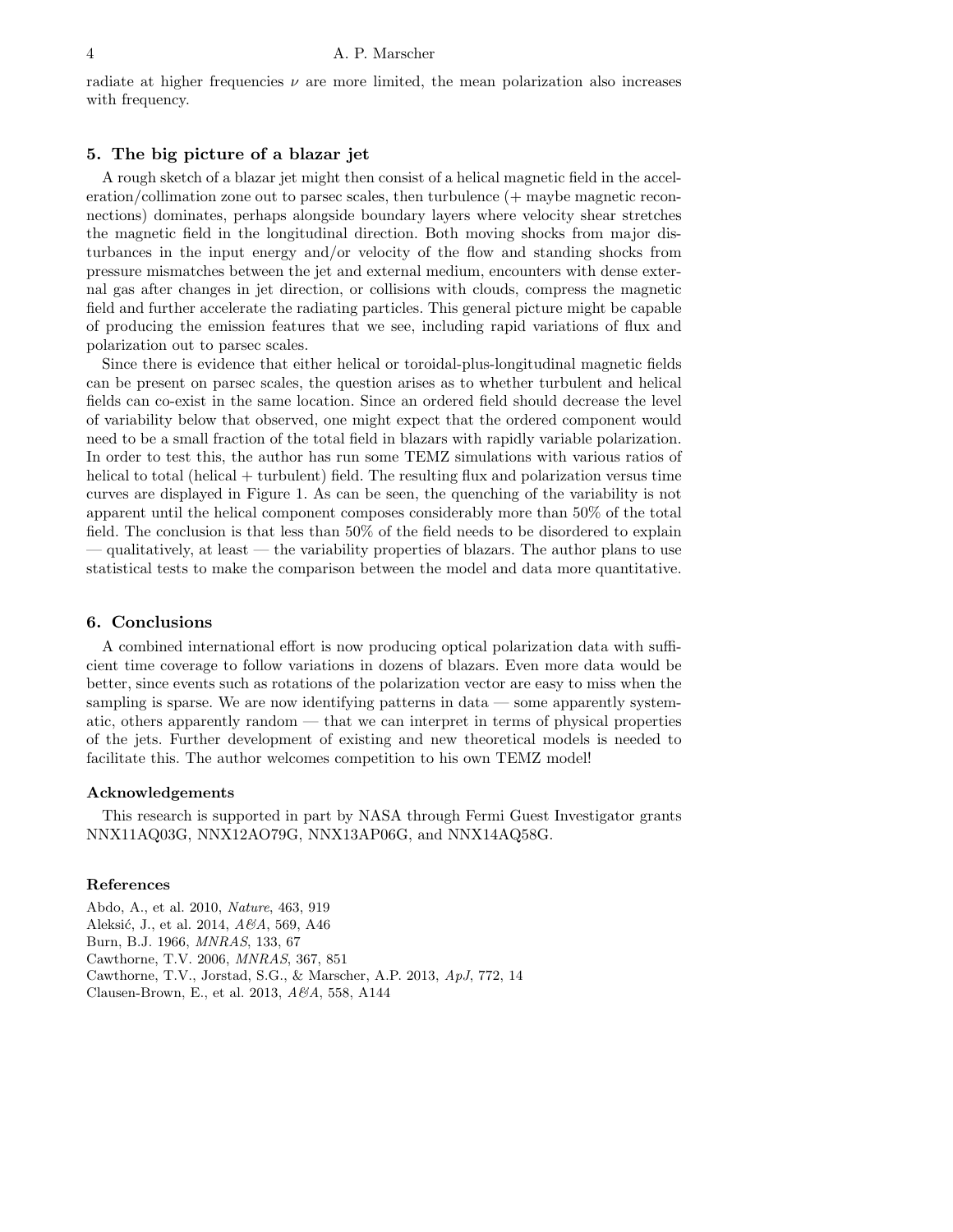- Dexter, J., McKinney, J.C., Markoff, S., & Tchekhovskoy, A. 2014, MNRAS, 440, 2185
- Gabuzda, D.C. 2013, in The Innermost Regions of Relativistic Jets and Their Magnetic Fields, ed. J.L. Gómez, EPJ Web of Conferences, 61, 07001
- Gabuzda, D.C., Reichstein, A.R., & O'Neill, E.L. 2014, MNRAS, 444, 172
- Hughes, P.A., Aller, H.D., & Aller, M.F. 1989, ApJ, 341, 54
- Jones, T.W. 1988, ApJ, 332, 678
- Jorstad, S.G., et al. 2005, AJ, 130, 1418
- Jorstad, S.G., et al. 2007, AJ, 134, 799
- Jorstad, S.G., et al. 2013, ApJ, 773, 147
- Kiehlmann, S., et al. 2013, in The Innermost Regions of Relativistic Jets and Their Magnetic Fields, ed. J.L. Gómez, EPJ Web of Conferences, 61, 06003
- Komissarov, S.S., Barkov, M.V., Vlahakis, N., & Königl, A. 2007, *MNRAS*, 380, 51
- Kowal, G., de Gouveia Dal Pino, E.M., & Lazarian, A. 2012, PRL, 108, 241102
- Laing, R.A. 1980, MNRAS, 193, 439
- Larionov, V. M., et al. 2008, A&A, 492, 389
- Larionov, V. M., et al. 2013a, ApJ, 768, 40
- Larionov, V. M., et al. 2013b, in The Innermost Regions of Relativistic Jets and Their Magnetic Fields, ed. J.L. Gómez, EPJ Web of Conferences, 61, 04019
- Lyutikov, M., Pariev, V.I., & Gabuzda, D.C. 2005, MNRAS, 360, 869
- Marscher, A.P. 2013, in The Innermost Regions of Relativistic Jets and Their Magnetic Fields, ed. J.L. Gómez, EPJ Web of Conferences, 61, 04001
- Marscher, A.P. 2014, ApJ, 780, 87
- Marscher, A.P., et al. 2008, Nature, 452, 966
- Marscher, A.P., et al. 2010, ApJL, 710, L126
- Marscher, A.P., & Jorstad, S.G. 2010, in Fermi Meets Jansky  $AGN$  at Radio and Gamma-Rays, ed. Savolainen, T., Ros, E., Porcas, R.W., & Zensus, J.A. (Bonn: Max-Planck-Institut für Radioastronomie), 171
- Morozova, D.A., et al. 2014, AJ, 148, 42
- Nalewajko, K., & Begelman, M.C. 2012, MNRAS, 427, 2480
- Narayan, R., & Piran, T. 2012, MNRAS, 420, 604
- Polko, P., Meier, D.L., & Markoff, S. 2010, ApJ, 723, 1343
- Summerlin, E.J., & Baring, M.G. 2012, ApJ, 745, 63
- Tchekhovskoy, A., Narayan, R., & McKinney, J.C. 2011, MNRAS, 418, L79
- Vlahakis, N. 2006, in Blazar Variability Workshop II: Entering the GLAST Era, ed. H.R. Miller et al., ASP Conf. Ser., 350, 169
- Zheng, H., Chen, X., & Böttcher, M. 2014, ApJ, 789, 66